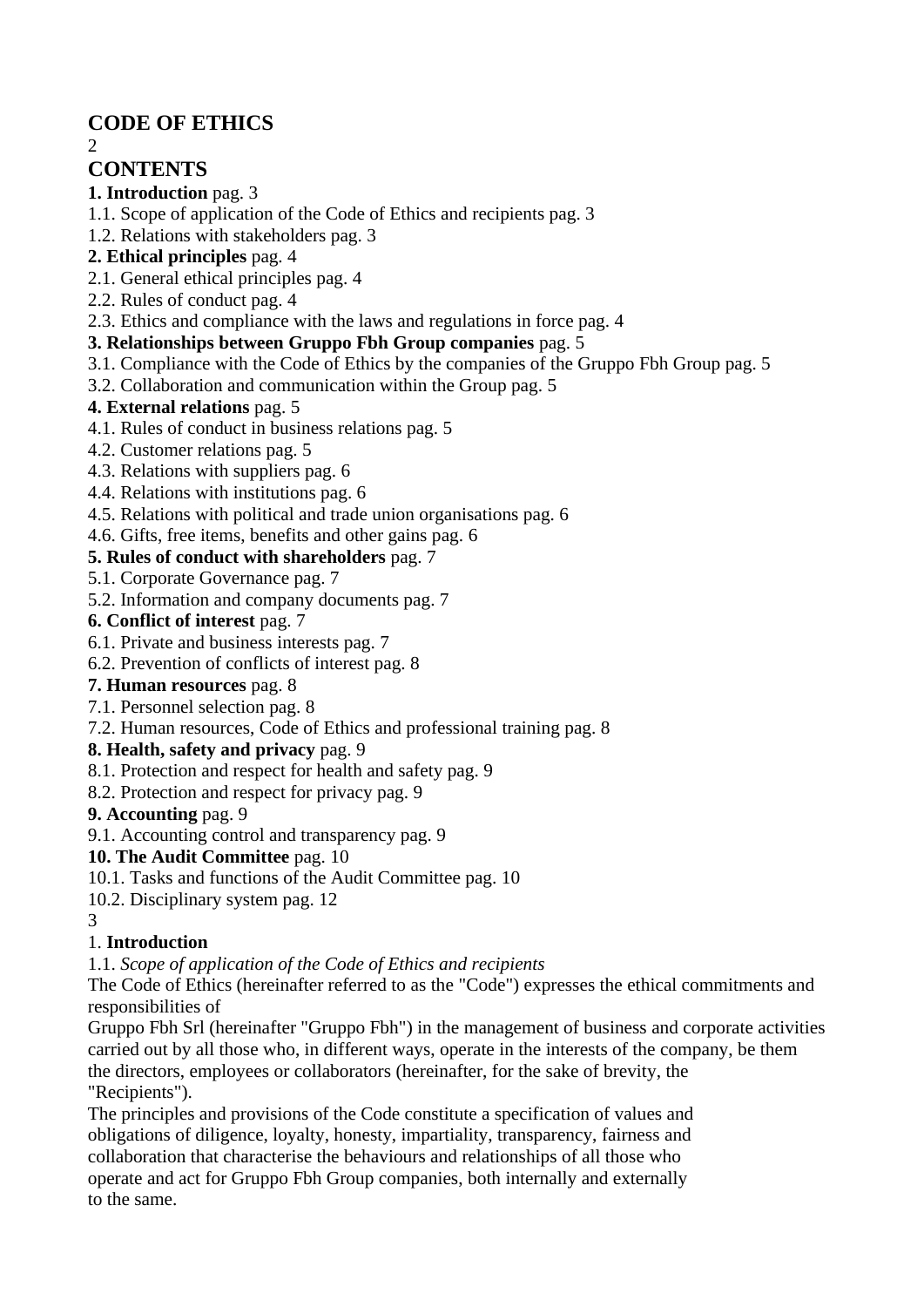The various Recipients of this Code are required to know, to observe and to comply with these principles in the context of their respective functions and responsibilities. The Code will be brought to the attention of third parties who receive assignments from the companies of

the Group or who maintain stable or temporary relationships with them.

1.2. *Relations with stakeholders*

In conducting business, unethical behaviour undermines the relationship of trust which links Gruppo Fbh and stakeholders, meaning all public or private subjects

- shareholders, collaborators, customers, suppliers, organisations, companies, authorities, institutions

- that for various reasons come into contact with Gruppo Fbh or have an interest in the activities carried out by the company.

Therefore, compliance with the principles and provisions of the Code is fundamental importance for the correct functioning, reliability, image and good

reputation of Gruppo Fbh. All those who have relationships with stakeholders must maintain a collaborative and maximal behaviour towards the latter

loyalty, transparency and managerial correctness.

4

## 2. **Ethical principles**

2.1. *General ethical principles*

Responsibility, fairness, trust, transparency, respect for human dignity,

observance of the laws and regulations in force are the ethical values in which Gruppo Fbh identifies and intends to pursue in order to compete effectively and honestly on the market in which it operates, improving the satisfaction of its customers, increasing the trust placed in it by the shareholders, to promote the professional growth of their own human resources.

2.2 *Rules of conduct*

Each Recipient carries out his work and his services with

diligence, professional commitment, moral rigour and managerial correctness, in order to protect the company's image.

Managers must first be an example for all human resources, observing,

in the performance of their duties, the principles of the Code, the procedures and Company directives.

Furthermore, the administrators must take effective action in order to propose and implement the projects, investments, industrial, commercial and management plans necessary for increase the economic assets and promote the economic growth of the company.

2.3. *Ethics and compliance with applicable laws and regulations*

Gruppo Fbh places the most rigorous compliance with laws at the foundation of its business and of the regulations in force in the countries where it carries out its activity.

In particular, the company adopts suitable criteria and working methods to prevent or ascertain any offences committed by their employees and / or representatives.

These values are clearly taken up and confirmed, as well as by the principles expressed in Code of Ethics, also from company procedures and regulations.

Furthermore, some of the internal committees operating in Gruppo Fbh have among their purposes also institutional to oversee the issues of ethics and compliance with regulations. 5

## 3. **Relationships between the Gruppo Fbh Group companies**

3.1. *Compliance with the Code of Ethics by the companies of the Gruppo Fbh Group* The Code of Ethics applies to Gruppo Fbh and its subsidiaries.

Gruppo Fbh requires that none of its subsidiaries conduct unethical or behaviour take decisions that could be detrimental to the image of other Group companies.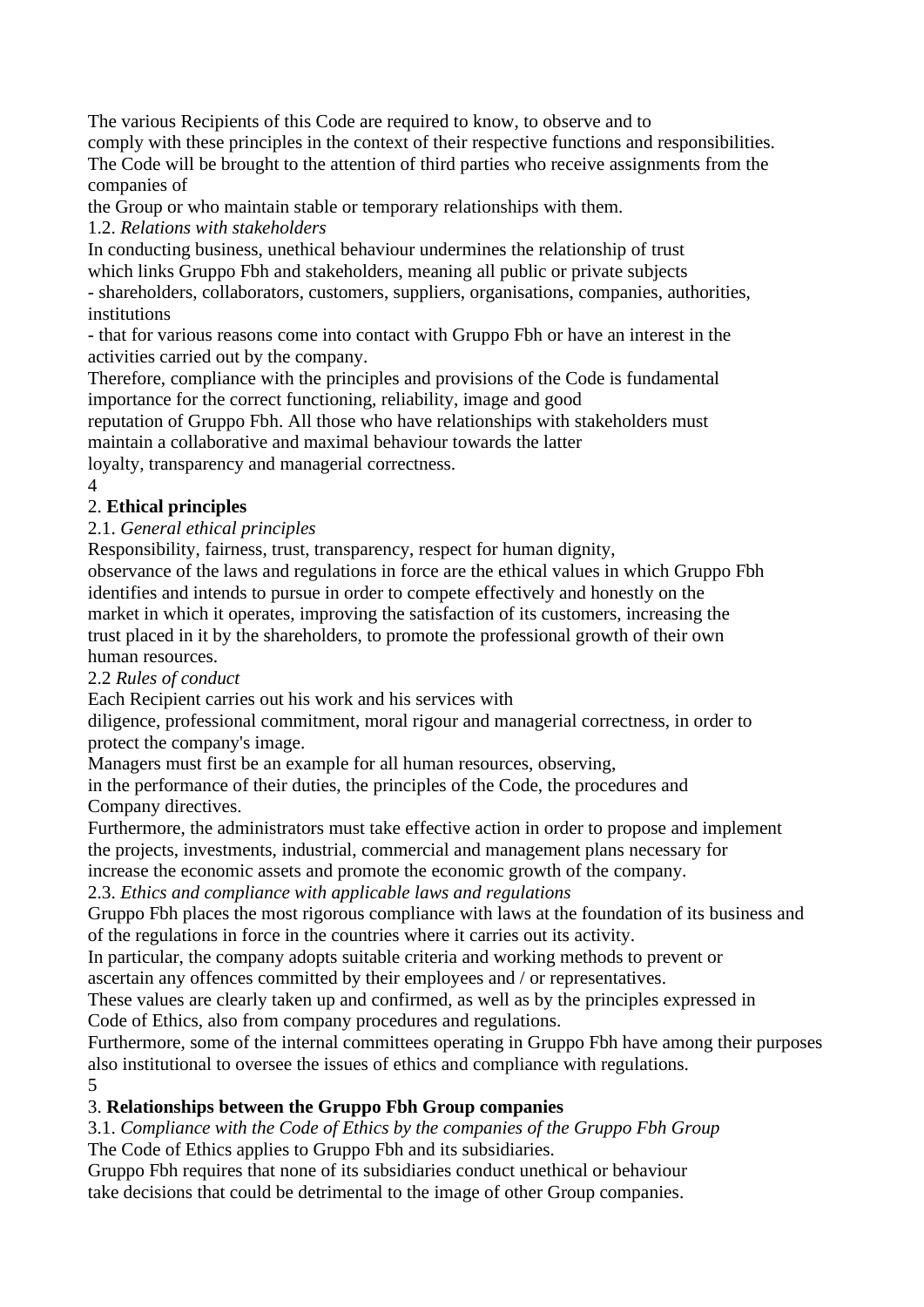The Code of Ethics is binding for all those - whether they are directors, collaborators or employees - operating within Gruppo Fbh subsidiaries.

Therefore, all those who carry out their activities for the subsidiaries are required to comply with the regulations in force and the values identified in the Code. 3.2. *Collaboration and communication within the Group*

Those who hold corporate offices or positions within Group companies

Gruppo Fbh must carry out their business with honesty and fairness, favouring the collaboration between companies and the flow of information; they must operate cooperatively in order to pursue the common objectives of the Group, in compliance autonomy of each company and their respective areas of activity.

## 4. **Relationships with the outside**

4.1. *Rules of conduct in business relations*

Gruppo Fbh in the conduct of business relationships is inspired by the principles of legality, loyalty, fairness, transparency and efficiency.

### 4.2. *Customer relations*

The correct and fair relationship with customers is a fundamental aspect of the Gruppo Fbh Group success.

Gruppo Fbh is committed to offering quality services and products at competitive conditions and in compliance with the rules protecting fair and fair competition.

To this end, Gruppo Fbh undertakes to observe the internal procedures for the management of relationships with customers, to provide services and products that meet customer expectations and to guarantee appropriate quality standards for the services and products offered. 6

### 4.3. *Relations with suppliers*

The selection of suppliers and the determination of the purchase conditions are based on an objective assessment of the quality, convenience and price of the good and the service, as well as guarantees of assistance and timeliness.

4.4. *Relations with institutions*

Gruppo Fbh and Recipients' relations with local public institutions,

national, EU and international, as well as to public officials or

public service officers, i.e. bodies, representatives, agents, spokesmen,

employees, consultants, public function or service members, public employees

institutions, public administrations, public bodies, including economic institutions, or

public, local, national or international companies are entertained by

each director or each employee, whatever their function or position,

or, if necessary, by each collaborator, in compliance with current legislation and regulations general principles of fairness and loyalty.

4.5. *Relations with political and trade union organisations*

Gruppo Fbh does not flavor or discriminate against or directly or indirectly any organisation political or trade union.

Unless expressly authorised by the Board of Directors, the company does not finances parties, movements, committees and political and trade union organisations, their representatives and candidates; moreover, it refrains from any direct or indirect pressure to politicians.

### 4.6. *Gifts, free items, benefits and other gains*

Gruppo Fbh forbids all those who operate in the interest of the company to accept, promise or offer undue money, gifts, goods or other utilities, except gifts by moderate value or current use, in relation to relationships maintained with public officers, persons in charge of a public service or private subjects.

 $\mathcal{I}$ 

## 5. **Rules of conduct with shareholders**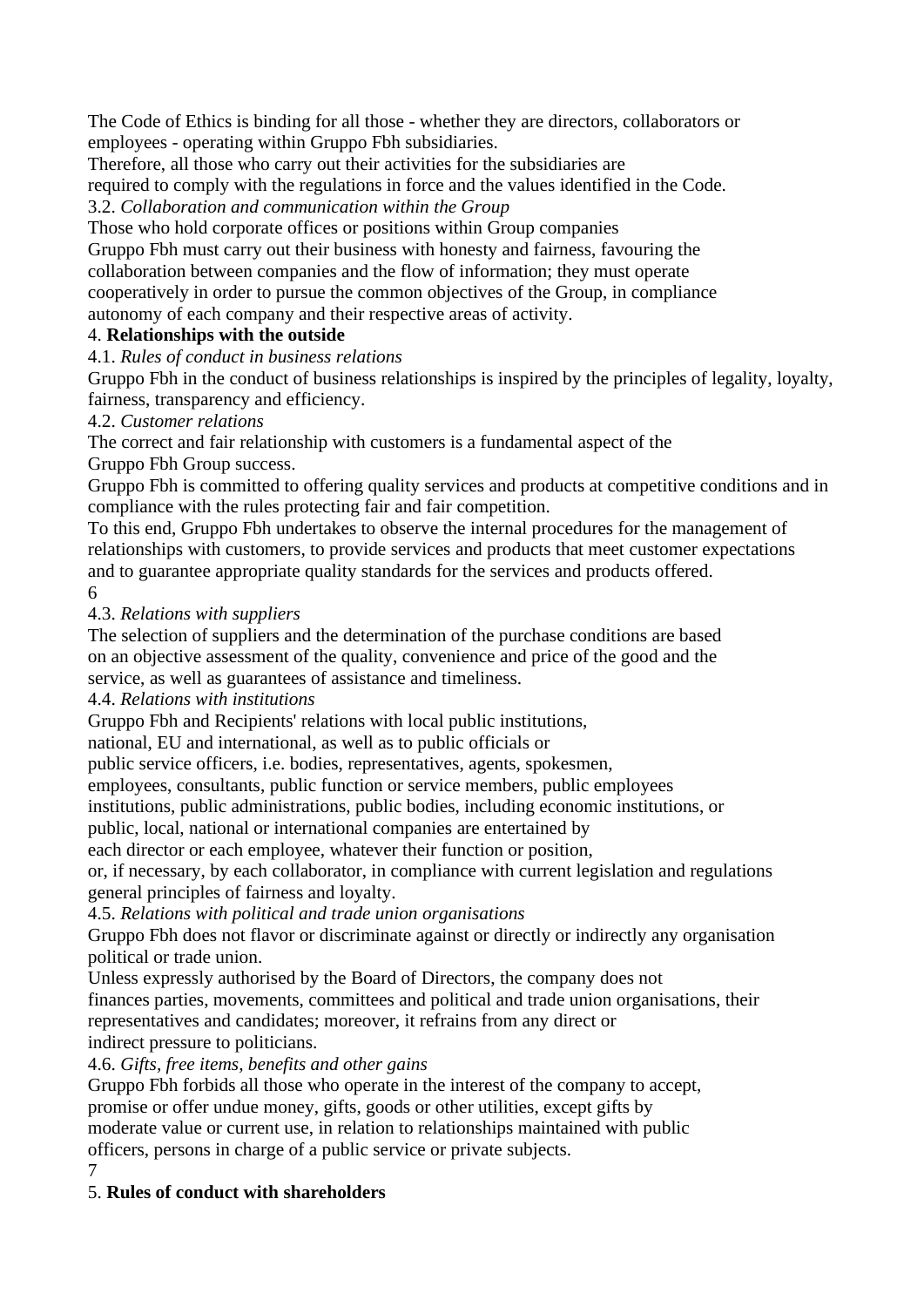### 5.1. *Corporate Governance*

Gruppo Fbh adopts a Corporate Governance system in accordance with the provisions by international laws and best practices.

#### Gruppo Fbh undertakes:

**The reconcile the interests of all shareholders, with particular attention to the** 

minority interest;

the control of business risks;

**The transparency towards the market.** 

5.2. *Company information and documents*

Gruppo Fbh provides timely, clear and comprehensive information, clarifications, the data and any other communication requested by the stakeholders in the performance of respective functions.

Every communication activity respects the regulations in force and the company rules of conduct, safeguarding news and price sensitive company information

and secrets whose distribution can have a significant impact on the business performance and / or on the reliability and credibility of the company.

### 6. **Conflict of interest**

### 6.1. *Private and corporate interests*

Those who operate in the interests of Gruppo Fbh do not use for personal purposes information, goods and equipment available to them in performing the function or of the assignment assigned to them.

They must refrain from any activity that may set an individual interest against that of the company or which may affect the company's ability to hire decisions in an impartial, objective and transparent manner.

8

### 6.2. *Prevention of conflicts of interest*

Recipients shall promptly inform their superiors or contact persons of situations or activities in which they (or the next relatives) could be stakeholders

in conflict with those of Gruppo Fbh and in any case where there are significant reasons for convenience.

The Recipients respect the decisions taken by Gruppo Fbh in this regard.

refraining from carrying out operations or activities in conflict of interest.

Furthermore, Gruppo Fbh requires that anyone be aware of conflict situations

interests shall immediately notify the control body of the Code of Ethics.

### 7. **Human Resources**

### 7.1. *Personnel selection*

Gruppo Fbh proceeds to the selection of the personnel in the respect of the ethical values and of the provisions of this Code, avoiding any discrimination based on sex,

on race, language, personal and social conditions, religious and political belief.

Gruppo Fbh operates so that the hired personnel actually correspond to the profiles

sought after and to business needs, avoiding favouritism and/or forms of patronage.

7.2. *Human resources, Code of Ethics and professional training*

Gruppo Fbh avoids any form of discrimination against its employees, favouring their professional growth and recognising the merits of each one.

It is the responsibility of the company management, as well as of all supervisors,

to encourage the promotion, dissemination and observance of the contents of the Code in the company

by all employees, each in their own operational area.

The Code is illustrated and delivered to all newly hired people at the time when they start to work with the company.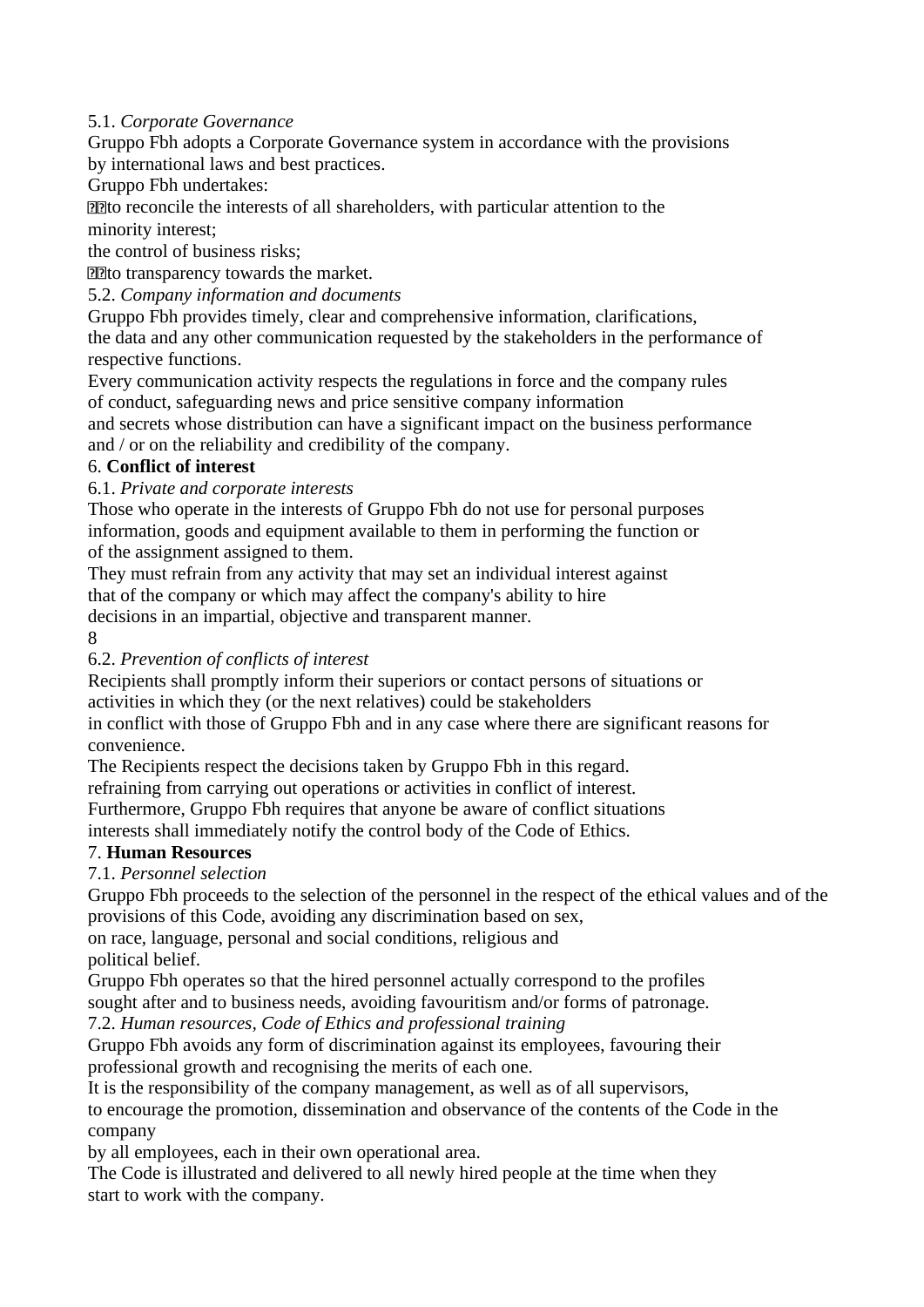Gruppo Fbh also promotes and encourages the participation of its employees in training initiatives, both internal and external.

9

## 8. **Health, safety and privacy**

#### 8.1. *Protection and respect for health and safety*

Gruppo Fbh considers its employees as the main resource of its success on the market growth.

The company is committed to safeguarding the health and safety of workers, proceeding to the evaluation of the relative risks and adopting suitable measures of prevention and protection, in compliance with the provisions of Legislative Decree 9 April 2008, No. 81.

### 8.2. *Protection and respect for privacy*

The privacy of the Gruppo Fbh employee is protected by adopting specific procedures that identify the information requested from employees and the related methods of treatment and storage of acquired data, in compliance with the provisions of Legislative Decree 30 of 30 June 2003 No. 196.

Gruppo Fbh guarantees that the processing of personal data is carried out in compliance with the rights and

fundamental freedoms, as well as the dignity of the person concerned, in particular reference to confidentiality, personal identity and the right to data protection data.

The employee has the right to obtain confirmation of the existence or not of personal data that concern him/her.

### 9. **Accounting**

9.1. *Accounting control and transparency*

Each operation and transaction must be specifically documented in such a way as to to be able to detect its legitimacy, consistency, congruity, correctness, even under the profile of the financial resources used.

The Recipients, within the scope of their respective competences and functions, must take action so that the facts concerning the management of Gruppo Fbh are represented correctly, truthful, clear and complete.

### 10

The documents certifying the accounting registration must be able to allow the reconstruction of the accounting transaction and identification of any error.

### 10. **The Audit Committee**

### 10.1. *Tasks and functions of the Audit Committee*

In implementing the provisions of Italian Legislative Decree No. 231 of 8 June 8 2001, as well as the Italian Civil

Code in matters of internal control, Gruppo Fbh Administrative Body established an Audit Committee (hereinafter referred to as "the Committee"), a collective body

permanent, with multidisciplinary composition, which has assumed the functions of

internal control and the functions assigned by Italian Legislative Decree No. 231/2001 to the body of

supervision, and in particular those of supervising the functioning and observance of Code of Ethics and Organisation, Management and Control Model.

The Audit Committee has independent powers of initiative and control. The powers and the the powers of the Committee apply to all companies belonging to the Gruppo Fbh Group.

The Committee was also assigned the task of updating the Code of Ethics,

to ensure its complete knowledge and respect by all employees, also

through promoting appropriate training activities and / or by encouraging recruitment of the necessary corrective measures, including of a disciplinary nature.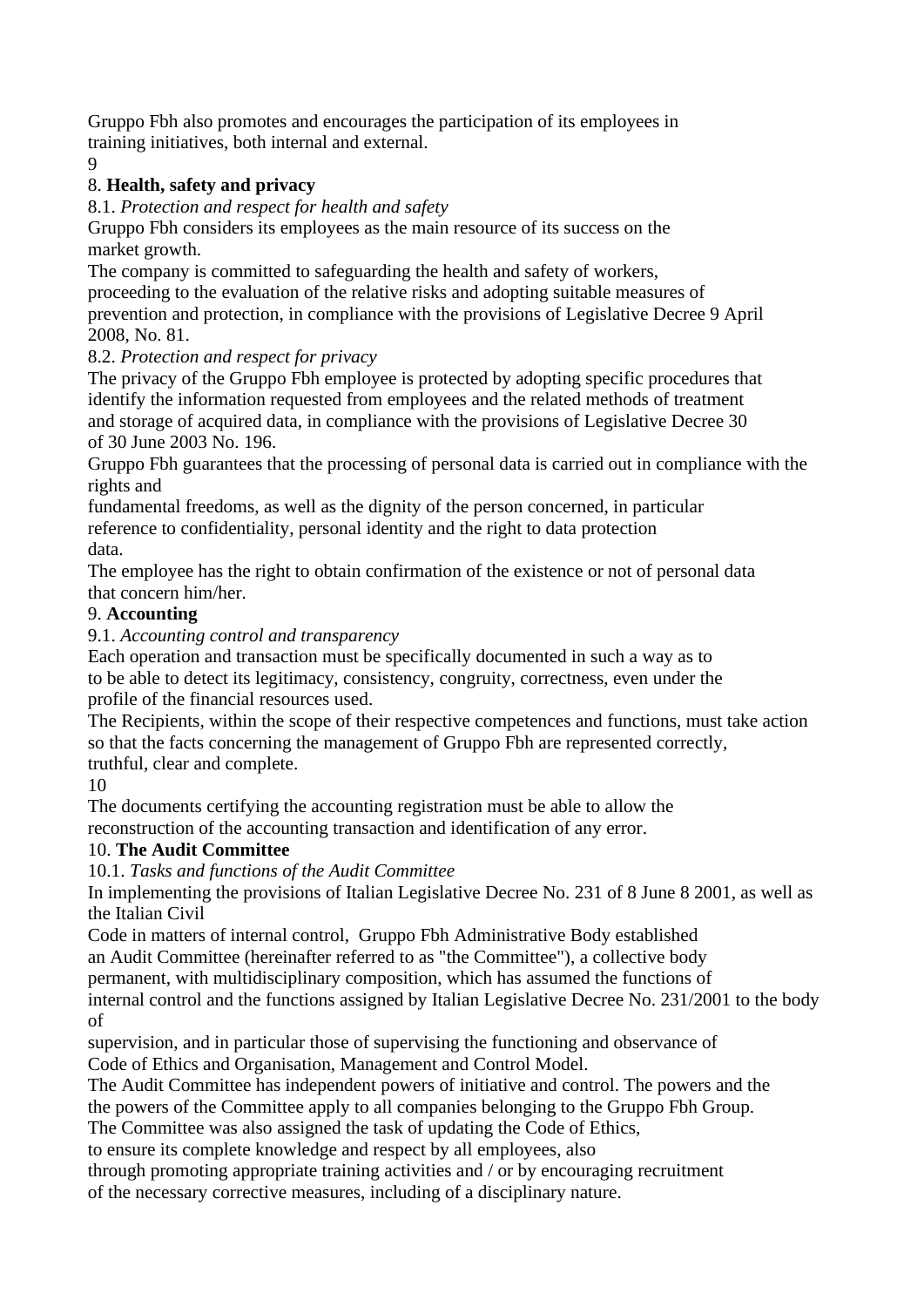Pursuant to Italian Legislative Decree No. 231/2001 the Committee has the function of: monitor compliance with the provisions of the Code of Ethics and the Model by all Recipients;

**Ellintegrate and / or modify and / or update the Code of Ethics and the Model, if it does** considers it appropriate in relation to changed company conditions or on the basis of new indications of the Legislator.

On a strictly operational level, the Committee has the task of:

**Eleverify the correct application of the control procedures necessary to prevent** criminal offence;

periodically monitoring activities at risk of crime pursuant to Italian Legislative Decree No. 231/2001;

**Ellecting and documenting all information regarding compliance with the Code of Ethics** and the Model;

11

coordinating with the heads of company departments, including through meetings and exchange of documentation, in order to monitor the risk areas and prevent the

performance of crimes. To this end, the Committee must be notified of any

situations and / or circumstances relevant to the application of Legislative Decree No. 231/2001 to the

purpose of enabling them to take appropriate preventive and / or corrective measures; **PPromote appropriate initiatives aimed at the dissemination of knowledge and** understanding of the Model;

**PR**conduct internal investigations in order to ascertain alleged violations of the provisions of the Model Code.

With regard to the internal control functions, the Committee has the following attributes: following tasks:

**Ellimplement the internal control system; for internal control system means** 

the set of processes aimed at ensuring the efficiency of company operations, the

compliance with the Law and the Bylaws, the adequacy of the financial information and the safeguard of company assets;

**PP**eriodically monitor the adequacy of the internal control system and its

correct operation through targeted checks (e.g. checking of details)

transactions, accounting control and tax compliance, verification of management events, etc.);

**PPromote the necessary corrective measures to guarantee the adequacy of the control system** internal and verify their implementation in the company organisation;

perform a coordination function with internal and external audit bodies.

The Committee works closely with the company management and the company's top management and urges the adoption of the various managers of the organisational or function units of any corrective actions deemed necessary from time to time in the various areas of activity.

The Committee meets periodically and the topics discussed as well as the decisions taken they are transcribed in a special book kept in the forms provided for the company books.

It periodically reports on its control and supervision activity to the Board of Directors and the Board of Statutory Auditors.

12

It may at any time request to be heard by the Board of

Administration whenever it deems it appropriate in relation to the functioning and to the effective implementation of the Model. It may, in turn, be summoned in any time by the Board of Directors and the Board of Statutory Auditors for